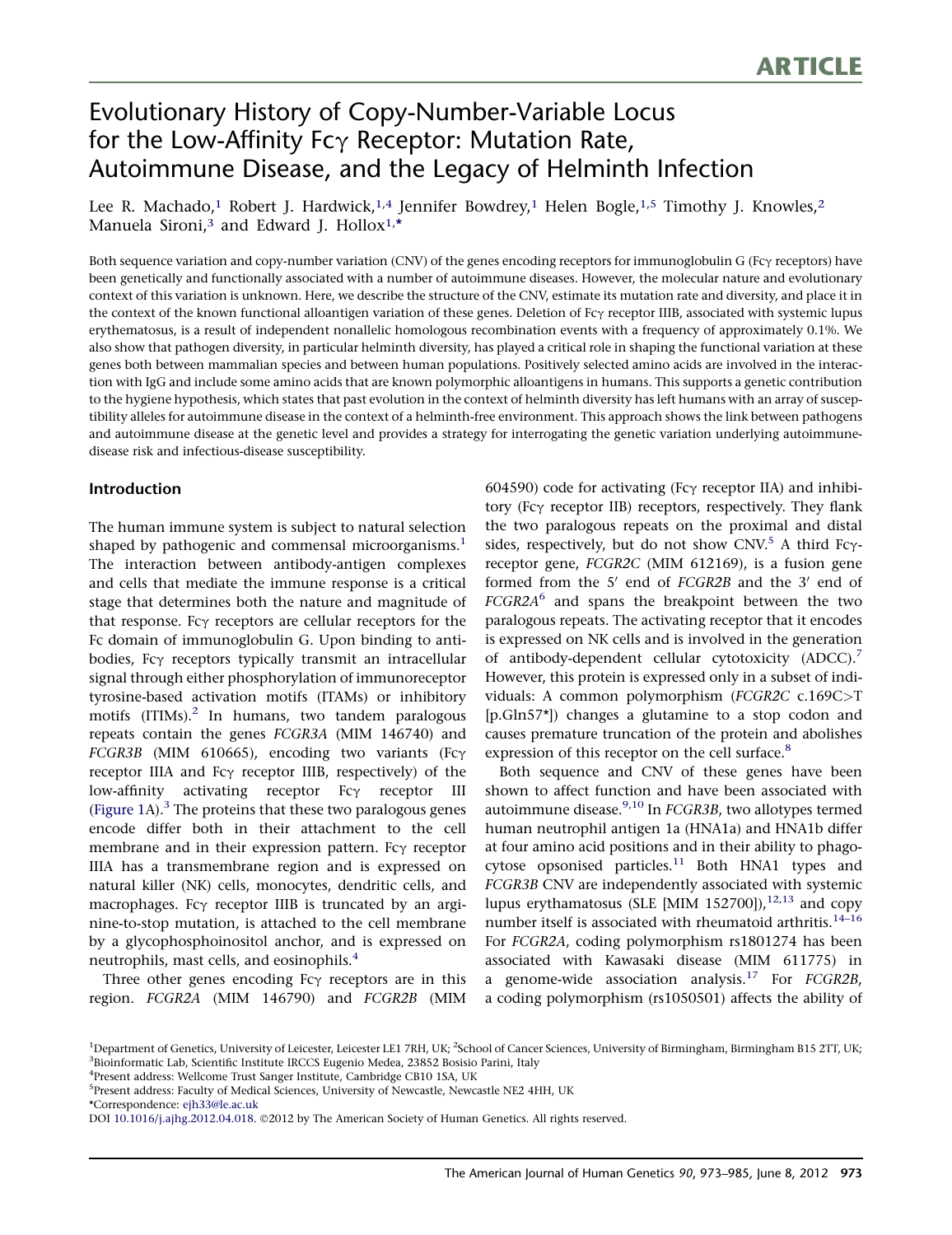<span id="page-1-0"></span>

Figure 1. Schematic Diagram of the Low-Affinity-Region Fc $\gamma$  Receptor in Humans<br>(A) The cluster of low-affinity-region Fc $\gamma$ -receptor genes in chromosomal region 1q23.3. The location of the genes, the position of the (A) The cluster of low-affinity-region Fcγ-receptor genes in chromosomal region 1q23.3. The location of the genes, the position of the<br>segmental duplications, the locations of SNPs analyzed, and the copy-number assays used duplication B reflects the gradual decrease in sequence identity rather than a clear transition from duplicated to single-copy sequence. The dashed lines for the HNA1a/b and FCGR2C p.Gln57\* assays indicate that both paralogs are amplified by these primers, but the relevant variation is only on one paralog.

(B) A model of how NAHR could generate FCGR3B-deletion chromosomes by unequal crossing over between the two segmental duplications. In this case, the NAHR breakpoint is proximal to FCGR3, generating a deletion of FCGR3A.

(C) A model of how NAHR could generate FCGR3A-deletion chromosomes by unequal crossing over between the two segmental duplications. In this case, the NAHR breakpoint is distal to FCGR3, generating a deletion of FCGR3B. Note that whether FCGR3A or FCGR3B is deleted is only due to the position of the NAHR breakpoint.

its receptor to associate with lipid rafts, impairs its inhibitory function, and is a susceptibility allele for SLE and is protective against malaria.[18–20](#page-11-0) For FCGR2C, the active allele is associated with the hematological autoimmune disease idiopathic thrombocytopenic pupura (MIM 188030) and with rheumatoid arthritis severity.<sup>[21](#page-11-0)</sup>

We decided to address some of the outstanding questions concerning this complex disease-associated region. The nature of the CNV was not clear; limited sizing of a few deletion and duplication alleles supported a model of loss or gain of whole repeat units 82 kb in length by nonallelic homologous recombination (NAHR).<sup>[22](#page-11-0)</sup> However, some reports suggested CNV of different lengths generated by alternative mechanisms.<sup>[5,19](#page-11-0)</sup> Given the evidence for this region containing several susceptibility alleles for several autoimmune diseases, we also asked whether there is any evidence for the hygiene hypothesis, $^{23}$  $^{23}$  $^{23}$  which states that past pathogen-driven selection has left a legacy of susceptibility alleles for autoimmune diseases in the context of a pathogen-poor modern environment. In this paper, we determine the nature and rate of CNV mutation, investigate the global variation of disease-associated variation at this locus, and explore evolutionary hypotheses explaining the variation at this locus.

## Material and Methods

#### Samples

DNA samples were purchased from Coriell Cell Repositories (HapMap) or from CEPH-HGDP (CEPH-obtained samples from the Human Genome Diversity Panel<sup>24,25</sup>). Genotype data from the HGDP sample series for seven SNPs (rs723177, rs1256286, rs11801845, rs1832739, rs6697139, rs1340976, and rs4657090) were previously published and were downloaded via the portal SPSmart.<sup>[26,27](#page-11-0)</sup> Throughout this paper, the HapMap population identifiers CEU (Utah residents with ancestry from northern and western Europe from the CEPH collection) and YRI (Yoruba from Ibadan, Nigeria) are used.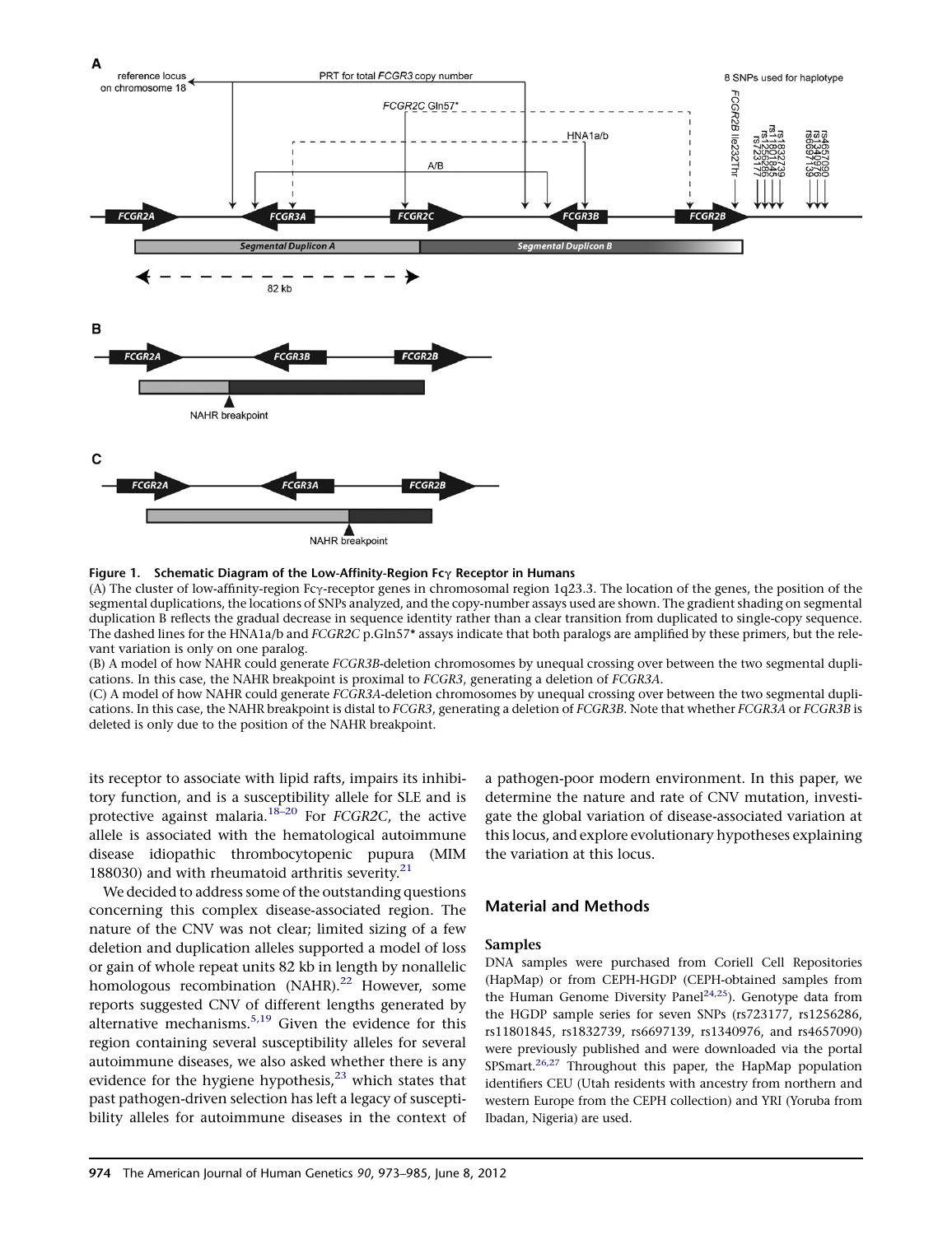## Copy-Number Typing

We typed copy number of FCGR3A and FCGR3B and genotyped the HNA1a and HNA1b alleles by using a combination of the paralog ratio test (PRT) and restriction-enzyme-digest variant ratio (REDVR) assay essentially as described previously.<sup>[22,28](#page-11-0)</sup> In addition to the published assays, variant-ratio information from the FCGR2C p.Gln57\* assay (see below) was also incorporated into the maximum-likelihood copy-number calling approach, improving the power of accurate copy-number calls. It is important to note that these assays are not paralog specific because the primers are designed to amplify both paralogs. The assays thus have the advantage of being insensitive to the position of the deletion or duplication breakpoints generated by NAHR, and they therefore determine the copy number regardless of the nature of the CNV generated by NAHR.

#### Sequence Polymorphism Assays

FCGR2C has a SNP (rs10917661; c.169C>T) that changes a glutamine to a stop codon at amino acid position 57 (p.Gln57\*), which is in the first extracellular domain, and this SNP was assayed by PCR amplification with  $0.5 \mu M$  of each primer pair (5' -CAACTGCCTTCAGTTGCAGA-3' and 5' NED-GTTGTTGGCC TTGAACCTGT-3'). Products were amplified from 10 ng genomic DNA with 26 cycles each of the following: 95°C for 30 s, 60°C  $\,$ for 30 s, and 70°C for 30 s; these cycles were followed by a single chase phase of 60 $\rm ^{\circ}C$  for 1 min and 70 $\rm ^{\circ}C$  for 20 min so that the levels of single-stranded DNA products would be reduced. 5 µl of PCR product was then digested with 2.5 units of BfaI restriction enzyme (New England Biolabs) in 20 mM Tris-acetate (pH 7.9 at 25-C), 50 mM potassium acetate, 100 mM NaCl, 10 mM magnesium acetate, and 1 mM dithiothreitol in a final volume of 10  $\mu$ l for 3 hr at  $37^{\circ}$ C. 1 µ of product was then analyzed by capillary<br>electrophoresis with the Applied Biosystems (ABD 2120xL capatio electrophoresis with the Applied Biosystems (ABI) 3130xl genetic analyzer. This assay, together with the FCGR3B HNA1 assay previously published, is not paralog specific, and it is assumed that the variation occurs only on the A paralog (for this assay) and the B paralog (for the FCGR3B HNA1 assay). We have no examples of REDVR data that call this assumption into doubt. Also, there is no published genetic or functional evidence that the stop-codon allele of FCGR2C is transferred by gene conversion to FCGR2B (which would generate a null FCGR2B allele) or that the HNA1 allele is transferred to FCGR3A, which is also very likely to have functional consequences. However, we cannot rule out rare instances of this occurring by gene conversion, which would not be detected by our methods.

For both the HNA1a/HNA1b locus and the FCGR2C p.Gln57\* locus, population allele frequencies cannot be deduced in a straightforward manner given that they are not always diploid loci. We derived a mean value for HNA1a and FCGR2C Gln57 for each population, as previously published $^{22}$ , from individual-level data reflecting the relative proportions of each variant in that individual. For example, a HNA1a-HNA1b genotype has a value of 0.5, and a HNA1a-HNA1a-HNA1b genotype has a value of 0.66.

The FCGR2B SNP (rs1050501) was assayed by PCR amplification with 0.5 µM of each primer pair (5' HEX-GAAGAGCTTCGGGTGA CAAG-3' and 5'-CAACAATGGCCGCTACTGCA-3') designed to amplify both duplications. Products were amplified from 10 ng genomic DNA with 30 cycles each of the following:  $95^{\circ} \text{C}$  for 30 s, 69 $^{\circ}$ C for 30 s, and 70 $^{\circ}$ C for 30 s; these cycles were followed by a single chase phase of 69°C for 1 min and 70°C for 20 min.  $2 \mu$ l of PCR product was subsequently digested with 5 units of

PstI restriction enzyme (New England Biolabs) in 50 mM Tris-Cl  $(\text{pH 7.9 at } 25^{\circ}\text{C})$ , 100 mM NaCl, 10 mM MgCl<sub>2</sub>, and 1 mM dithiothreitol in a final volume of  $10 \mu$  for 3hr at  $37^{\circ}$ C. 1  $\mu$ l was then<br>analyzed by capillary electrophoresis with the API 2120xL capetic analyzed by capillary electrophoresis with the ABI 3130xl genetic analyzer; product peaks were quantified and genotypes were determined on the assumption that only FCGR2B showed variation. To confirm this assumption, we also genotyped this SNP by using a previously published paralog-specific sequencing-based assay.<sup>[20](#page-11-0)</sup>

## Phasing of Haplotypes

HapMap SNP data for eight SNPs were combined with the CNV data previously published, $^{22}$  and the HGDP SNP data were generated and described here. HapMap trios for which no data existed for these SNPs as well as three trios for which there was evidence of non-Mendelian inheritance of the CNV region as a result of either de novo mutation events or CNV typing error were removed. This left 11 CEU trios and 14 YRI trios, which were combined with seven trios (one Columbian, one Karitiana, two Melanesian, one Pima, and two Surui) from the HGDP sample set and phased with PHASE 2.1.<sup>[29](#page-12-0)</sup>

The parental haplotypes, phased from trio data, were then combined with the unrelated individual genotypes from the HGDP panel and were annotated as known haplotype phases with the -k option. This ''seeding'' of the unrelated genotype data with known haplotypes prior to phasing increases the power of PHASE to predict haplotypes in unrelated individuals ([Figure S1](#page-10-0), available online). For BATWING analysis, this phasing was repeated only for YRI trio samples.

#### Breakpoint Mapping of Deletion Alleles

Paralogous sequence variants (PSVs) were identified as differences between the two copies of the FCGR3 duplication mapped in human genome assembly hg18. Although some of these putative PSVs will represent SNPs on one paralog, the percent divergence (1.5%) between the two paralogs supports a duplication event prior to human speciation, so the vast majority of these differences are likely to be true PSVs, i.e., fixed between the two paralogs. Individuals homozygous for deletions (i.e., those with only two copies of FCGR3A or FCGR3B) were identified from the HGDP. Sixteen overlapping PCR products spanning the 82 kb duplication were generated with primer pairs detailed in [Table S1.](#page-10-0) Primers were designed to coamplify both A and B paralogous sequences. Long PCRs were done in 25 µl reactions on a Veriti thermal cycler (ABI) with the buffer described previously $30$  and were supplemented with  $0.2 \mu M$  of each primer,  $0.025U$  Taq DNA polymerase (Kapa Biosystems), and 0.0033U Pfu DNA polymerase (Stratagene). Products were amplified from 10 ng genomic DNA with an initial denaturation of 94°C for 1 min, a first stage consisting of 23 cycles each of 94°C for 15 s and 68°C for 10 min, and a second stage consisting of 12 cycles each of 94°C for 15 s and 68°C for 10 min (plus 15 s/cycle); these were followed by a single chase phase of 72 $^{\circ}$ C for 10 min. Amplicons were resolved by agarose gel electrophoresis, were gel extracted (QIAGEN), and were Sanger end sequenced for determining which amplicon contained a junction (identified by a switch in PSV identity). Internal sequencing primers were then used for mapping the exact breakpoint. In some cases, there was complexity caused by putative historic gene-conversion events that made determining the exact junction boundary impossible, and this is highlighted in [Figure 2](#page-3-0).

We identified one individual (HGDP00958, Yakut) who had one copy of FCGR3A and one copy of FCGR3B and who showed no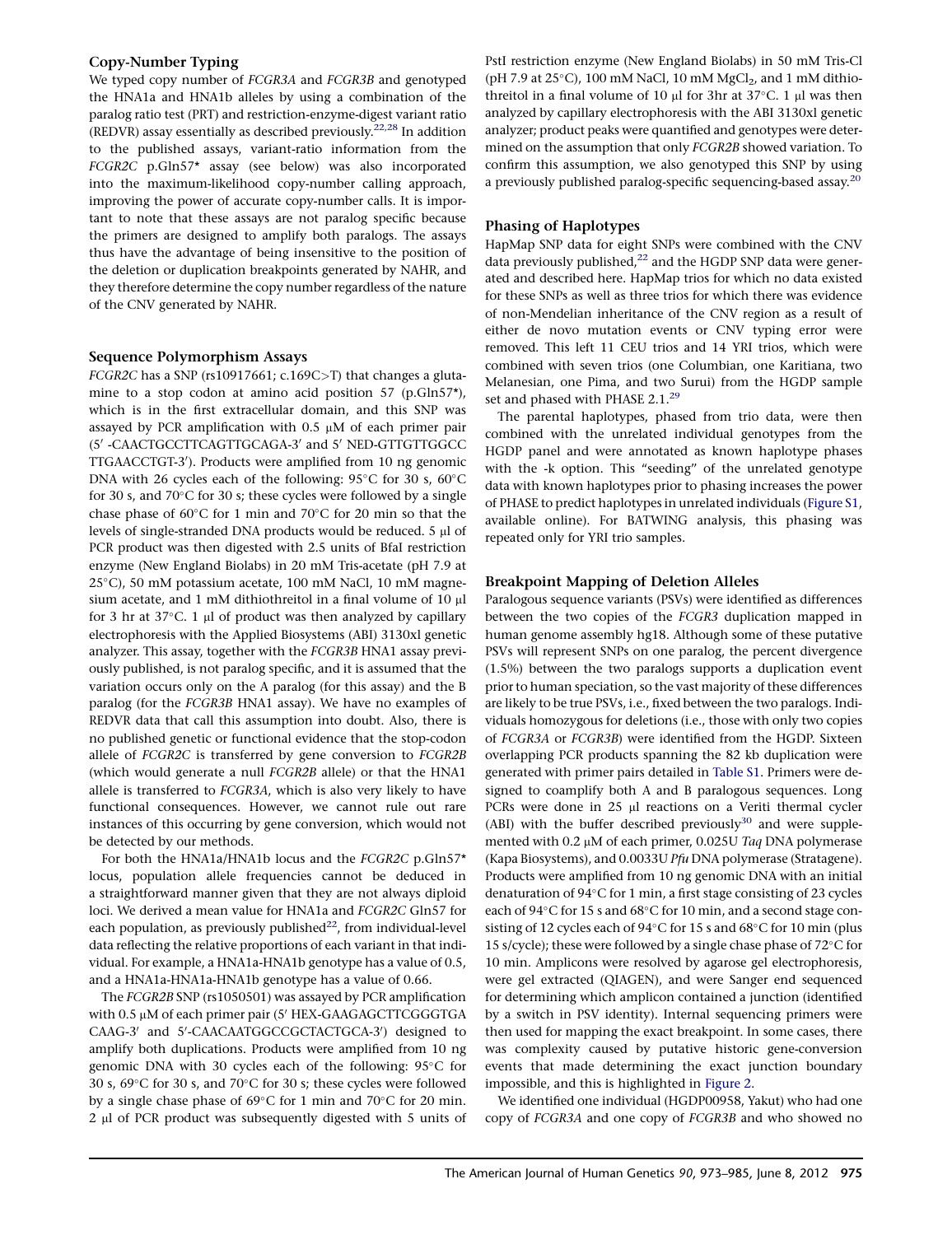<span id="page-3-0"></span>

evidence of any deletion breakpoint, as identified by a switch from A-like PSVs to B-like PSVs. We interpret this individual as having a large deletion of both FCGR3A and FCGR3B on one of the two homologous chromosomes. This deletion allele is likely to be extremely rare given that it will result in a two-copy genotype when paired with a two-copy allele and in a one-copy genotype when paired with a one-copy allele. We have not seen any onecopy individuals in over 1,500 samples analyzed, and the fact that we have seen only one such two-copy individual is consistent

#### Figure 2. Analysis of Deletion Breakpoints in Different Deletion Chromosomes

(A) The FCGR3 duplication in humans. The positions of the overlapping PCR amplicons used for spanning and amplifying both duplications are shown in pale blue and are relative to the hg18 chromosome 1 coordinates. Also shown are the density of paralogous sequence variants (PSVs) between  $FCR3A$  and  $FCR3B$  duplications in dark blue, RefSeq genes, and the positions of the deletion breakpoints found.

(B) Detailed analysis of deletion breakpoints in homozygous deletion-positive individuals. For each individual, both alleles (labeled as 1 and 2 on the right of each diagram) are shown. The overlapping PCR amplicons spanning the duplication are shown in the center, and the amplicon number indicates the amplicon in which that particular breakpoint was found. Each amplicon containing the breakpoint is expanded (shown by the blue brackets above and below the PCR amplicons) and shows the position of the PSVs as well as the hg18 chromosome 1 coordinates. A change in color from red (A-like PSVs) to blue (B-like PSVs) indicates the breakpoint. If the breakpoint position is not clear because of geneconversion events or possible recurrent NAHR events, the PSVs in the putative breakpoint region are colored black. The identification number of the individual is shown together with the population of origin and the letter code representing the eight-SNP haplotypes [\(Table S2](#page-10-0)).

with a estimation of the frequency of the null allele at around 0.1%, which differs from the estimated global frequency of NAHR-generated deletion alleles of around 6.5% (calculated with ConVem[31](#page-12-0) assuming Hardy-Weinberg equilibrium [\[Table S2](#page-10-0)]). We are currently investigating the exact nature of this rare allele.

#### Estimation of Mutation Rate

The mutation rate of the copy-number variable region was estimated from YRI population data via BATWING. The YRI population was chosen because it has not experienced the out-of-Africa range-expansion demographic event. FCGR3A and FCGR3B copy-number estimates were from a previously published dataset in which the copy number of FCGR3A and FCGR3B were considered together because the distinction between FCGR3A CNV and FCGR3B CNV depends only on the position of the breakpoint of NAHR. Eight-SNP haplotypes were calculated from the trio data, and all haplotypes had a poste-

rior probability of 1. One SNP (rs1050501) was found to break the four-gamete rule, $32$  indicating either historical recombination or gene conversion, and was removed from the dataset.

BATWING uses a Bayesian Markov-chain Monte Carlo coalescent approach to generate approximate posterior distributions of population parameters, such as mutation rate, and incorporates a model of exponential population expansion from a constant ancestral population size; this model was used here.<sup>[33](#page-12-0)</sup> BATWING allows two classes of locus (with different mutation rates) that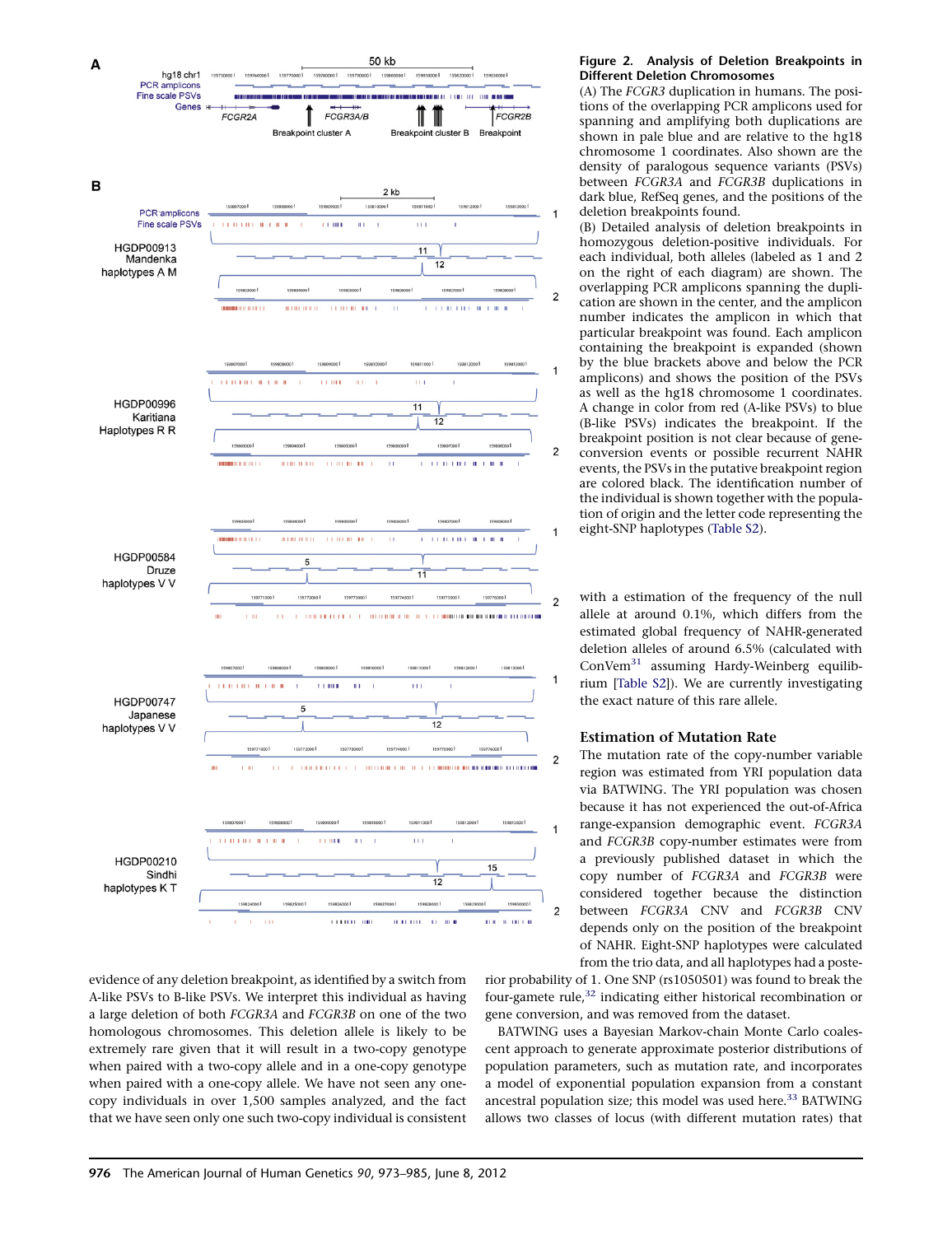usually reflect SNPs and short tandem repeats (STRs). The data used here, in which haplotypes consist of a highly variable CNV and less variable SNPs, are analogous to an SNP-STR model. This is especially true given that the CNV mutation is due to NAHR, and the locus is therefore likely to follow a stepwise mutation model, which was developed for describing mutational processes at STRs.

The prior probability distribution for effective population size  $(N_e)$  was a normal distribution with a mean of 7,200 and a standard deviation of 1,600. This prior distribution, based on an estimate of the effective population size of the YRI population from linkagedisequilibrium data, is likely to represent an estimate of  $N_e$  from more recent population history and a more appropriate estimate of the current  $N_e$  used by BATWING.<sup>34</sup> The population expansion parameter a was given a prior probability distribution after a gamma distribution (scale parameter  $= 2$ , shape parameter  $=$ 400), and the prior distribution of the mutation rate was a uniform distribution between  $1 \times 10^{-6}$  and  $1 \times 10^{-3}$ .

#### Analysis of Pathogen Richness

On the basis of the Gideon database, pathogen absence or presence matrices were constructed for the 21 countries where the HGDP populations are located as described previously.<sup>[35,36](#page-12-0)</sup> In brief, pathogen diversity was calculated from these data for each population, and only species or genera that are transmitted in the 21 countries were taken into account (cases of transmission caused by tourism and immigration were not taken into account); also, species that had recently been eradicated as a result of vaccination campaigns, for example, were recorded as present in the matrix. Malaria prevalence was obtained from either the Gideon or World Health Organization (WHO) databases as previously described.<sup>[37](#page-12-0)</sup> In order to account for the demographic history of human populations, we calculated correlations by using partial Mantel tests. Specifically, matrices were computed as pairwise Euclidean distances in variant frequency, distances from east Africa, and pathogen diversity or malaria prevalence (from either the WHO or the Gideon database). Distances from Africa were derived from a previous work<sup>38</sup> and refer to a model of human migration that progressed from east Africa along landmasses while avoiding mountain regions with altitudes over 2,000 m. We calculated the statistical significance of correlation tests by performing 10,000 permutations of pathogen diversity or malaria prevalence within continental regions; these regions were defined as previously suggested<sup>26</sup> (i.e., Africa, Europe, America, central South Asia, East Asia, and Oceania), and Middle Eastern populations were grouped with Europeans. Partial Mantel correlations were performed with the VEGAN R package.

Genus data on helminth richness were taken from a previously published paper.<sup>39</sup> In brief, the total number of helminth species recovered from all individual hosts within a genus (often reflecting several different species) was collected. This value was corrected for sample size. It should be noted that only gastrointestinal helminths were assayed in this analysis.

## Phylogenetic Analysis

Putative orthologous DNA sequences of FCGR3 were identified with the Gene Orthology prediction method implemented in the Ensembl genome browser. In addition, mRNA sequences were obtained from the National Center for Biotechnology Information (NCBI) nucleotide database. Sequences were aligned with ClustalW, and a tree was generated by maximum likelihood with

the DNA Maximum Likelihood (DNAML) program, part of the PHYLIP 3.6 suite of programs.<sup>[40](#page-12-0)</sup> After the removal of initiation codons, stop codons, and deletions within the alignment, codon sequences were analyzed with Phylogenetic Analysis by Maximum Likelihood (PAML) v.4.4b (assuming no molecular clock), an F84 base substitution model, and a guide tree based on the accepted phylogeny of the species concerned.<sup>[41](#page-12-0)</sup>

By fitting the data to two likelihood models, M1a and M2a, in PAML, we have a test of whether positive selection, as defined by  $\omega > 1$ , has acted on a gene. M1a is the model assuming a null hypothesis that all codons fall into two classes: (1) those that evolve neutrally ( $\omega = 1$ ) or (2) those that evolve with purifying selection ( $0 < \omega < 1$ ). M2a allows codons to fall into another class: those showing positive selection ( $\omega > 1$ ). Therefore, by comparing the log likelihood of the data-fitting model M1a with the log likelihood of the data-fitting model M2a, we obtain a significance level testing the hypothesis that certain amino acids are under positive selection. We derive the significance value by calculating  $2\times$  (log likelihood M1a  $-$  log likelihood M2a) and by comparing that figure with a  $\gamma^2$  distribution with 2 degrees of freedom. Codons under positive selection were mapped to the crystal structure of FCGR3B in complex with an Fc fragment of IgG1 (RCSB PDB ID: 1T83) with PyMOL 1.2.

To test the influence of high helminth diversity, we labeled the branches on the guide tree as having high helminth diversity if they led to a genus that had a helminth-diversity value greater than the median. A branch-site test model A was run, which fits model M2a twice by once allowing  $\omega$  to vary along the highhelminth branches and by once fixing  $\omega = 1$  along these branches, for the third class of codon site. We derive the significance value by doubling the log-likelihood difference between the two models and by comparing that figure with a  $\chi^2$  distribution with 1 degree of freedom.

#### Results

## Global Analysis of Variation Associated with Inflammatory Disease

We typed *FCGR3A* and *FCGR3B* copy number, rs76714703 (encoding HNA1a/b), rs10917661 (FCGR2C c.169C>T  $[p.Gln57*])$ , and  $rs1050501$  (*FCGR2B* c.695T>C [p.Ile232Thr]) on 946 unrelated samples from 51 populations and seven continental groups from the HGDP ([Table 1\)](#page-5-0), and we combined these with rs1801274 (FCGR2A c.497A>G [p.His131Arg]) genotypes, previously genotyped on this sample set. We observed no notable population differentiation, as measured by  $F_{ST}$ , nor any large differences in copy-number distribution [\(Table 1](#page-5-0) and [Table S3](#page-10-0)). One exception was the high frequency of FCGR3B three-copy individuals observed in South America. It is unclear whether this is a consequence of recent natural selection, genetic drift, or small sample size, and further work on South American populations is ongoing. For the CNV, absence of population structure could be due to a high CNV mutation rate effectively erasing the signal of ancient demographic changes, such as the outof-Africa range expansion, from CNV diversity. To test this idea, we used a set of eight SNPs that flanked the CNV to investigate the recent evolutionary history of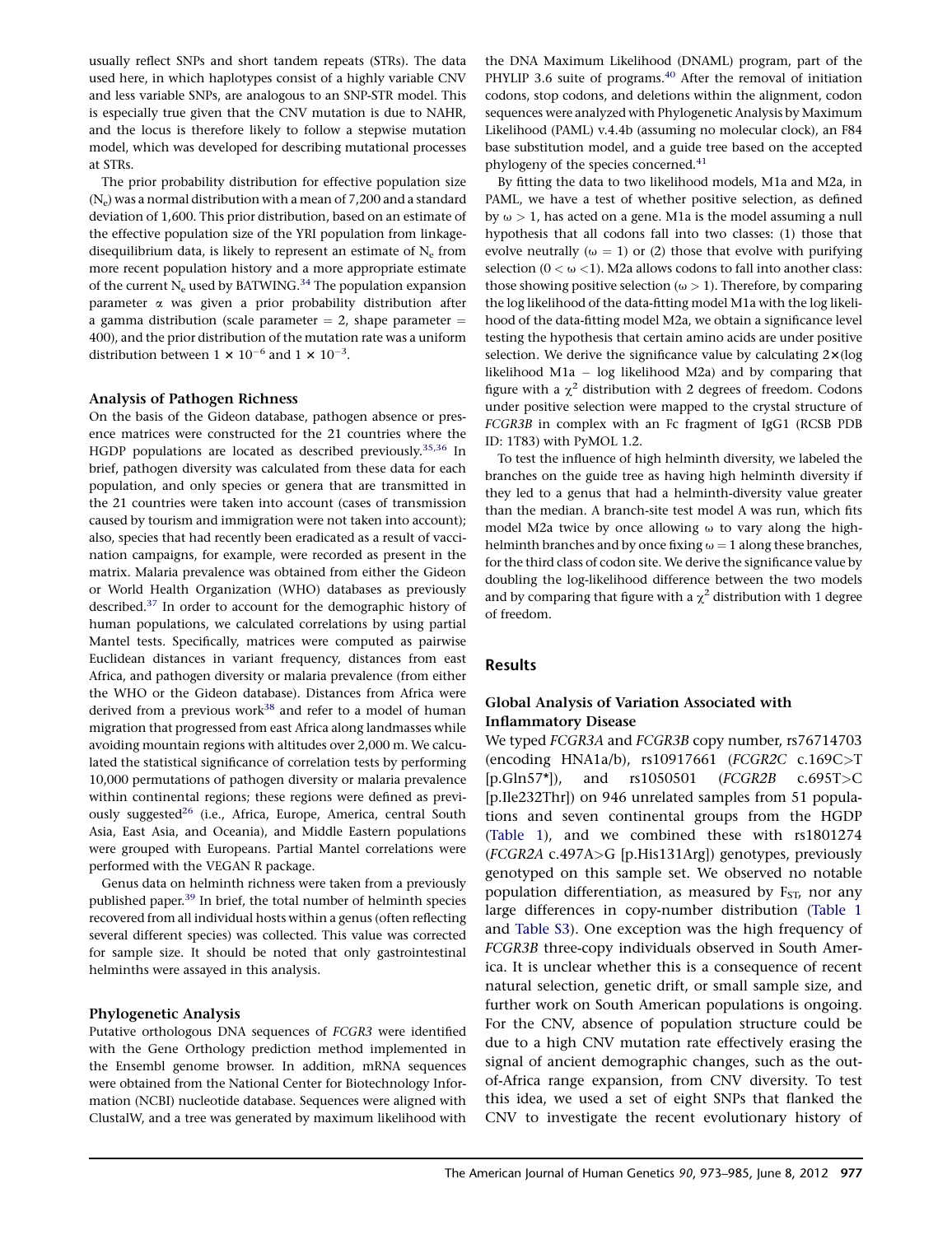<span id="page-5-0"></span>

|                                    | Africa | <b>Middle East</b> | <b>Europe</b> | <b>South Asia</b> | <b>East Asia</b> | <b>Oceania</b> | <b>South America</b> | $F_{ST}$                 |
|------------------------------------|--------|--------------------|---------------|-------------------|------------------|----------------|----------------------|--------------------------|
| Number of individuals <sup>a</sup> | 103    | 163                | 158           | 201               | 229              | 28             | 64                   |                          |
| Allele or haplotype                |        |                    |               |                   |                  |                |                      |                          |
| FCGR2A His131                      | 0.61   | 0.47               | 0.52          | 0.62              | 0.71             | 0.57           | 0.28                 | 0.048                    |
| FCGR3B HNA1a                       | 0.37   | 0.35               | 0.40          | 0.32              | 0.64             | 0.72           | 0.80                 | 0.074                    |
| FCGR2C Gln57                       | 0.17   | 0.23               | 0.18          | 0.18              | 0.05             | 0.09           | 0.24                 | 0.011                    |
| FCGR2B Thr232                      | 0.28   | 0.13               | 0.15          | 0.15              | 0.22             | 0.18           | 0.02                 | 0.012                    |
| FCGR3A copy number                 | 2.00   | 2.08               | 1.97          | 1.99              | 1.91             | 1.96           | 2.05                 | $\overline{\phantom{0}}$ |
| FCGR3B copy number                 | 2.29   | 2.13               | 2.14          | 2.17              | 2.21             | 2.00           | 2.47                 |                          |
| A                                  | 0.26   | 0.13               | 0.14          | 0.14              | 0.21             | 0.18           | 0.00                 | -                        |
| K                                  | 0.16   | 0.13               | 0.10          | 0.08              | 0.01             | 0.07           | 0.01                 | -                        |
| M                                  | 0.16   | 0.06               | 0.04          | 0.08              | 0.02             | 0.00           | 0.01                 | $\overline{\phantom{0}}$ |
| $\mathbb R$                        | 0.07   | 0.13               | 0.22          | 0.24              | 0.49             | 0.59           | 0.76                 | $\qquad \qquad -$        |
| T                                  | 0.02   | 0.24               | 0.22          | 0.18              | 0.01             | 0.13           | 0.13                 |                          |
| $\mathbf{V}$                       | 0.20   | 0.25               | 0.25          | 0.22              | 0.24             | 0.02           | 0.07                 |                          |
| Other haplotypes                   | 0.13   | 0.06               | 0.03          | 0.06              | 0.02             | 0.01           | 0.02                 |                          |

this locus [\(Figure 1A](#page-1-0)). We reasoned that if this CNV does show a high mutation rate, we would expect to see recurrent deletions and duplications of both FCGR3A and FCGR3B on different eight-SNP haplotypes. We phased FCGR3A and FCGR3B copy number together with the eight-SNP haplotypes to obtain likely haplotype pairs for each HGDP individual. The frequencies of the six most globally common eight-SNP haplotypes in the seven different continental groups are consistent with the broad neutral pattern of human genetic diversity; this pattern, a consequence of the out-of-Africa range expansion 60,000 years ago, is that high diversity in Africa reduces as the distance from Africa increases (Table 1 and [Table S4\)](#page-10-0).

Duplication and deletion of both FCGR3A and FCGR3B have occurred on all six common eight-SNP haplotypes [\(Table 2\)](#page-6-0). It should be noted that, although the eight-SNP haplotypes were phased with high posterior probability, in some cases, copy number could not be reliably assigned to a particular haplotype in a given haplotype pair [\(Figure S1\)](#page-10-0). However, the phasing is likely to be conservative, favoring the identification of eight-SNP CNV haplotypes previously observed rather than generating new combinations of haplotype and copy number. This will bias the data against observing de novo CNV mutation events—i.e., new combinations of eight-SNP haplotypes and copy number. A similar analysis of the single-nucleotide variation within the CNV, namely HNA1a/b and FCGR2C c.169C>T (p.Gln57\*), showed that for both polymorphisms, both alleles were observed on all six common eight-SNP haplotypes [\(Table 2\)](#page-6-0) as a direct consequence of recombination, both allelic and nonallelic, within the CNV.

# Recurrent CNV Mediated by Nonallelic Homologous Recombination

We reasoned that if the CNV is recurrent and is mediated by nonallelic homologous recombination between the segmental duplications carrying FCGR3A and FCGR3B, then we would not expect the deletion alleles to be the result of a single past NAHR event, and we would therefore expect them to not be identical by descent. Instead, we would expect the deletion alleles to be the result of several past NAHR events and to therefore show different NAHR breakpoints.

To test this hypothesis, we mapped the deletion breakpoints in five individuals homozygous for deletions—i.e., with only two copies of FCGR3A or FCGR3B. We used a PCR strategy to generate overlapping amplicons across the whole 82 kb repeat unit by using primers predicted to amplify both A and B repeats ([Figure 2A](#page-3-0)). Sanger sequencing of the ends of these amplicons allowed us to determine whether each of the two deletion chromosomes was either the A repeat or the B repeat and at a given site by examining the PSVs that distinguish A from B. This allowed us to identify the amplicons containing the breakpoints between A and B, and we then completely sequenced the amplicons to identify the breakpoint.

[Figure 2B](#page-3-0) shows the ten breakpoints identified in five individuals. Of these breakpoints, two are proximal to FCGR3 and generate FCGR3A deletions [\(Figure 1B](#page-1-0)), and eight are distal to FCGR3 and generate FCGR3B deletions ([Figure 1](#page-1-0)C). Fine mapping of the breakpoints shows that they are all independent events, supported by the observation that most deletion events have occurred on different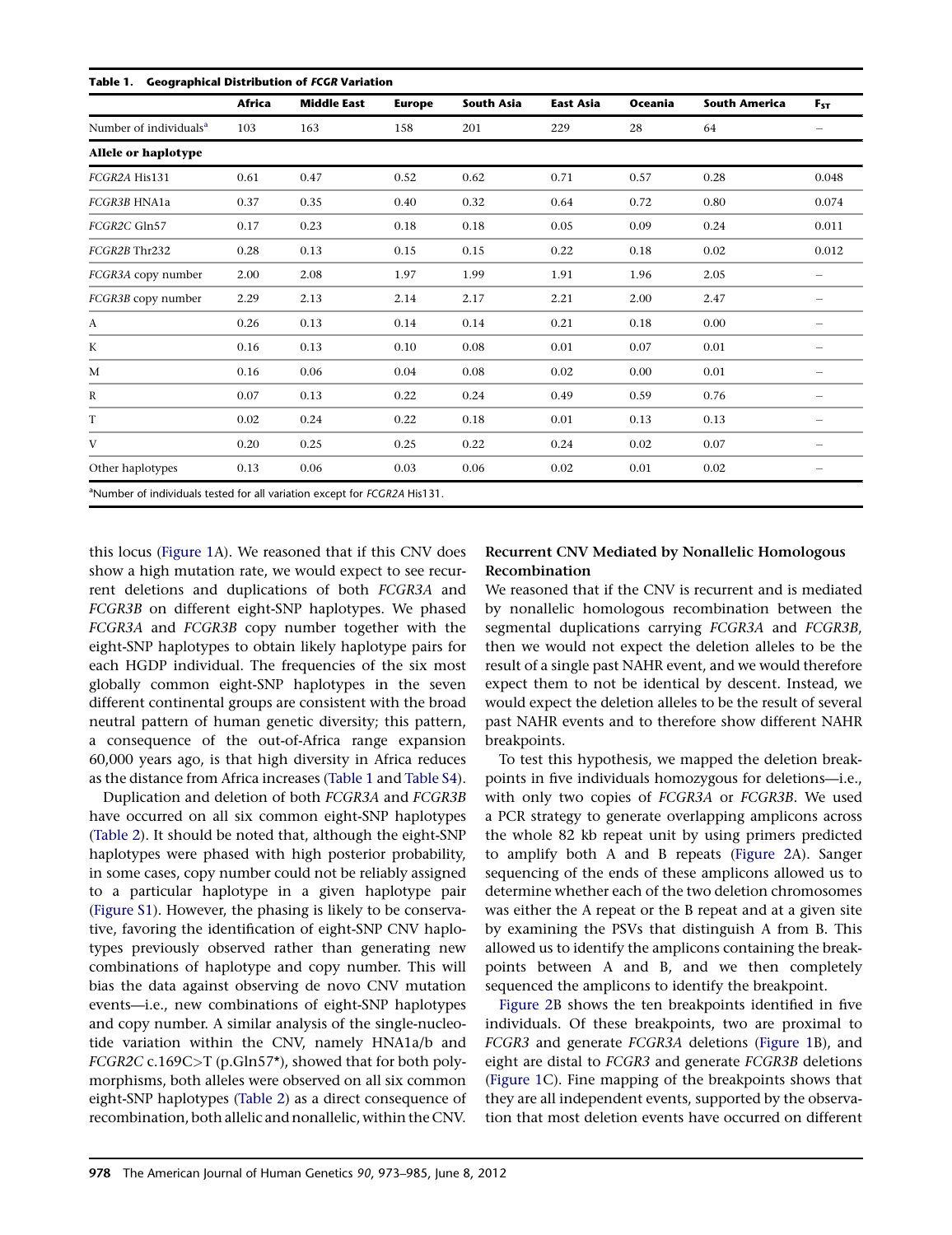<span id="page-6-0"></span>

| Haplotype Distribution of FCGR Variation Relevant to Disease<br>Table 2. |                           |     |      |                           |     |      |      |     |               |     |
|--------------------------------------------------------------------------|---------------------------|-----|------|---------------------------|-----|------|------|-----|---------------|-----|
| <b>SNP Haplotype</b>                                                     | <b>FCGR3A Copy Number</b> |     |      | <b>FCGR3B Copy Number</b> |     |      | HNA1 |     | <b>FCGR2C</b> |     |
|                                                                          | $\mathbf o$               |     | $2+$ | 0                         |     | $2+$ | a    | h   | $\star$       | Gln |
| А                                                                        | 20                        | 277 | 11   | 17                        | 257 | 24   | 29   | 187 | 152           | 35  |
| K                                                                        | ⇁                         | 128 | 5    |                           | 143 | 6    | 25   | 95  | 58            | 48  |
| M                                                                        |                           | 90  | 5    | 5                         | 87  | 11   | 44   | 33  | 62            | 7   |
| R                                                                        | 21                        | 529 | 24   | 5                         | 439 | 115  | 345  | 38  | 299           | 35  |
| T                                                                        | $\overline{4}$            | 253 | 2    | 13                        | 210 | 36   | 79   | 106 | 158           | 14  |
| V                                                                        | 37                        | 353 | 25   | 7                         | 365 | 43   | 98   | 198 | 255           | 6   |

eight-SNP haplotypes. This suggests that most FCGR3A and FCGR3B deletions, at least when sampled from different populations, represent distinct mutation events.

These independent breakpoints appear to cluster in two distinct regions generating either FCGR3A (breakpoint A) or FCGR3B (breakpoint B) deletions. These are likely to represent NAHR hotspots similar to those observed at other loci,<sup>[42](#page-12-0)</sup> although HGDP00210 allele 2 shows a breakpoint outside these clusters. Analysis of more deletion alleles will help resolve how many deletion events occur within these clusters.

## Estimation of CNV Mutation Rate from Population Data

We decided to use a coalescent approach to provide an estimate of the mutation rate at the FCGR3 CNV. Such an approach has limitations; in particular, it assumes no selection and a randomly mating population with no demographic substructure. Both assumptions are certainly untrue and will affect the coalescent process. However, the low  $F_{ST}$  values and lack of linkage disequilibrium between the CNV and the eight-SNP haplotype suggest that there has not been a recent selective sweep that would otherwise distort inferences made from the coalescent.

We simulated the coalescence process by using 52 haplotypes phased from YRI trio data (all had a phasing posterior probability of 1). An exponential population-expansion model was chosen, and prior estimates of the effective population size from linkage-disequilibrium data were from the YRI population. The expansion parameter is given a broad prior, similar to other studies, and covers a large number of possible expansion rates. Posterior estimates of population parameters with 95% confidence intervals are shown in Table 3. The CNV mutation rate is estimated at between 0.03% and 0.14% per generation.

## Association between Inflammatory-Disease Variation and Pathogen Richness

Given the functional relevance of the sequence variation typed in this study, we reasoned that it was possible that infectious-disease burden was involved in shaping the geographic distribution of that variation. To test association with pathogen diversity, we performed a correlation anal-

ysis of allele frequency against indices of pathogen diversity, specifically viral, bacterial, protozoan, and helminth diversity.

The CNV of FCGR3A and FCGR3B showed no association with pathogen diversity. This is probably due to the lack of power given the limited variation in average copy number seen between populations ([Table 1\)](#page-5-0), and this limited variation is itself probably a direct consequence of the high mutation rate of this locus.

However, two of the nucleotide polymorphisms tested showed association with one or more of these indices when corrected for multiple testing. The HNA1a allele is associated with virus diversity, and the active FCGR2C Gln57 allele is associated with bacterial diversity ([Table 4\)](#page-7-0). Both of these alleles are also associated with helminth diversity, and the FCGR2A His131 allele shows a nominal association. The three polymorphisms should be regarded as independent evidence of association with helminth diversity; linkage disequilibrium is very unlikely to account for the shared pattern of association because there is no correlation in allele frequency between HNA1 and the active *FCGR2C* allele across the populations analyzed ( $r^2 = 0.03$ ).

## Evolution of FCGR3 in Mammals

Given the highly significant correlation between HNA1a frequency and helminth diversity across 51 human populations, we sought to support this finding by using comparative sequence data from different mammalian species.

| <b>Parameter</b>                                               | Lower<br>95% CI       | Mean                   | Upper<br>95% CI        |  |
|----------------------------------------------------------------|-----------------------|------------------------|------------------------|--|
| Mutation rate μ<br>(per generation)                            | $2.84 \times 10^{-4}$ | $1.008 \times 10^{-3}$ | $1.384 \times 10^{-3}$ |  |
| Effective population<br>size N                                 | 4.138.18              | 6.980.128              | 9.985.66               |  |
| Time to MRCA of<br>eight-SNP haplotype<br>(vears) <sup>a</sup> | 7.728                 | 24,736                 | 115,094                |  |

The following abbreviations are used: CI, confidence interval; and MRCA, most recent common ancestor. <sup>a</sup> Assuming  $N = 6,980$  and generation time  $= 25$  years.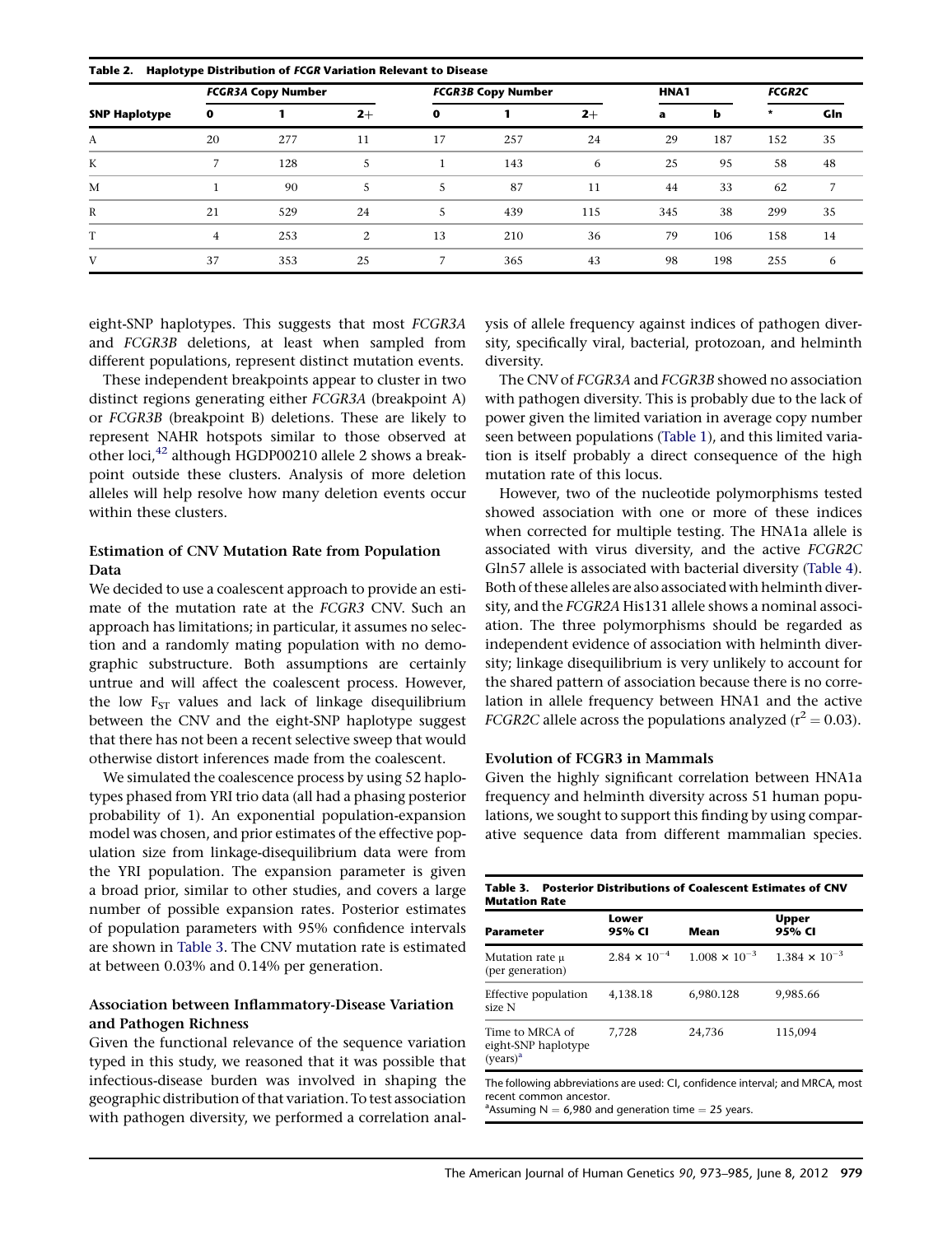<span id="page-7-0"></span>Table 4. Variant Characteristics and p Values of the Correlation between Variant Frequency and Pathogen Diversity across Human Populations

|                                        | FCGR2A His131                                                                                               | HNA1a                                                             | <b>FCGR2C GIn57</b>                                       | FCGR2B Thr232                                           | <b>FCGR3A Copy</b><br><b>Number</b>           | <b>FCGR3B Copy</b><br><b>Number</b>                                     |
|----------------------------------------|-------------------------------------------------------------------------------------------------------------|-------------------------------------------------------------------|-----------------------------------------------------------|---------------------------------------------------------|-----------------------------------------------|-------------------------------------------------------------------------|
| <b>Characteristics</b>                 |                                                                                                             |                                                                   |                                                           |                                                         |                                               |                                                                         |
| <b>SNP</b>                             | rs1801274                                                                                                   | rs76714703                                                        | rs10917661                                                | rs1050501                                               |                                               |                                                                         |
| Class of receptor                      | activating                                                                                                  | activating                                                        | activating                                                | inhibiting                                              | activating                                    | activating                                                              |
| Functional<br>consequence<br>of allele | stronger binding<br>of IgG2                                                                                 | stronger binding<br>of IgG1 and IgG3                              | presence of<br>receptor on<br>NK cells                    | absence of<br>receptor on<br>cell surface               | variable amount<br>of receptor on<br>NK cells | variable amount<br>of receptor on<br>neutrophils                        |
| Association<br>with disease            | protective against<br>SLE; susceptibility<br>to myasthenia gravis;<br>susceptibility to<br>Kawasaki disease | protective against<br>SLE; benign course<br>of multiple sclerosis | increases idiopathic<br>thrombocytopenic<br>purpurea risk | susceptibility to<br>SLE; protection<br>against malaria | bacterial<br>infection                        | low copy-number<br>susceptibility to SLE<br>and rheumatoid<br>arthritis |
| <b>Correlation p values</b>            |                                                                                                             |                                                                   |                                                           |                                                         |                                               |                                                                         |
| Virus                                  | 0.6185                                                                                                      | 0.0067                                                            | 0.595                                                     | 0.1692                                                  | 0.0624                                        | 0.6115                                                                  |
| Bacteria                               | 0.0242                                                                                                      | 0.2744                                                            | 0.0016                                                    | 0.5453                                                  | 0.0518                                        | 0.413                                                                   |
| Protozoa                               | 0.0140                                                                                                      | 0.6616                                                            | 0.4873                                                    | 0.4345                                                  | 0.0835                                        | 0.2147                                                                  |
| Helminth                               | 0.0252                                                                                                      | 0.0018                                                            | 0.0005                                                    | 0.3186                                                  | 0.083                                         | 0.9985                                                                  |
| Malaria (WHO)                          | 0.7317                                                                                                      | 0.4253                                                            | 0.3927                                                    | 0.8117                                                  | 0.1242                                        | 0.771                                                                   |
| Malaria (Gideon)                       | 0.6466                                                                                                      | 0.3341                                                            | 0.2749                                                    | 0.6941                                                  | 0.0458                                        | 0.7018                                                                  |
|                                        |                                                                                                             |                                                                   | $-1$ $\sim$ $-1$ $-1$ $\sim$ $-1$                         |                                                         | $14.010 \times 14.0 \times 11.0 \times 11.0$  |                                                                         |

The p values in bold remain significant after correction for multiple testing. The following abbreviations are used: WHO, World Health Organization; NK, natural killer; and SLE, systemic lupus erythematosus.

Helminth infection is present across the mammalian order, yet levels of helminth infection, as measured by species richness, differ between each genus. We reasoned that the orthologs of FCGR3A and FCGR3B would show evidence of positive selection in tree branches that have had high levels of helminth infection. We also reasoned that amino acids under positive-selection pressure would be involved in the interaction with IgG and overlap with the amino acids distinguishing the HNA1a and HNA1b alleles in humans. We identified putative FCGR3 orthologs in 26 mammalian species and constructed a maximumlikelihood phylogenetic tree from these coding sequences ([Figure 3](#page-8-0)). This tree suggests that both chimpanzees and gibbons have duplicated FCGR3. Grouping together paralogs rather than orthologs suggests that the duplications are recurrent in each species lineage. Alternatively, the duplication might have occurred in the ape ancestor and might have been homogenized within the species by gene conversion. The lack of duplication in the orangutan could then be a result of either a loss of a duplication or poor sequence coverage of the orangutan genome. There appear to be two paralogous copies of the rabbit FCGR3 ortholog, which differs by four amino acids; alternatively, these could be allelic variants.

We measured positive selection by investigating the pattern of nonsynonymous and synonymous substitution rates between the FCGR3 orthologs by utilizing the maximum-likelihood approach implemented by the software PAML v.4.4b. We found very strong evidence of natural selection acting on a subset of amino acids in

FCGR3 ([Figure 4](#page-9-0) and [Table 5\)](#page-10-0). There is also some support for a model where positive selection has acted more strongly on certain amino acids in the lineages with high levels of helminth infection ( $p = 0.015$ ). The amino acids identified as being under positive selection were plotted on the crystal structure of FCGR3B bound to IgG ([Figure 4](#page-9-0)). Three patches of positively selected amino acids can be identified. Patch 1 is clearly associated with antibody binding, and the presence of histidines in this region strongly suggests that natural selection for different binding affinities is mediated by changes in amino-acidresidue pH. Patch 2 is on a loop region that is close to but not directly associated with—the antibody binding site. It might interact with either the larger antibody complex or the glycosylation moieties on the Fc domain. A human polymorphic site within this patch is known to determine the neutrophil antigen HNA1c (also known as SH antigen), $^{43}$  but the effect on IgG binding of HNA1c is, to our knowledge, not known. The third patch is at the interdomain site, the cleft between the two domains of FCGR3. Alteration of residues here is very likely to alter the orientation of the two domains and, therefore, binding affinity.

Importantly, a subset of these amino acids is identified as likely to be subject to positive selection possibly in response to higher levels of helminth infection ([Table 6](#page-10-0) and [Figure 4\)](#page-9-0). One of these (IV, position 83 in the crystal structure) is also the amino acid that defines the HNA1a/b polymorphism (which is associated with helminth diversity in human populations), is at the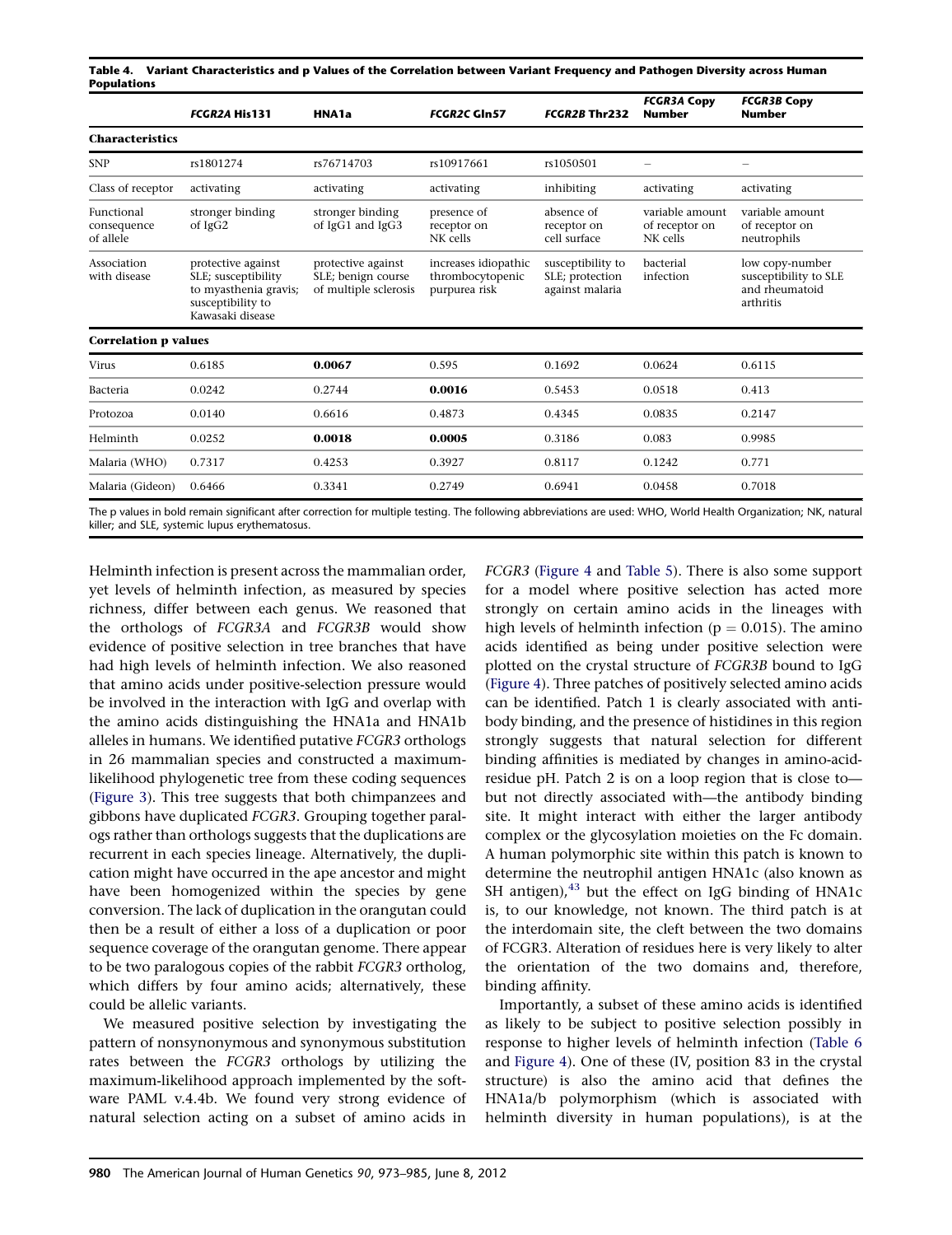<span id="page-8-0"></span>

interdomain site, and directly contacts the IgG  $C_{\gamma}2$ region (green residue, [Figure 4](#page-9-0)). Two other amino acids that contribute to the HNA1a/b polymorphism are also in the interdomain region, possibly altering the angle of the domain and, therefore, binding affinity for different IgG subtypes.

# **Discussion**

We show that the CNV of the Fc $\gamma$ -receptor genes in chromosomal region 1q23.3 is mediated by recurrent NAHR between the two segmental duplications that carry FCGR3A and FCGR3B. Deletions of FCGR3A or FCGR3B differ only in the position of the NAHR breakpoint; FCGR3A deletions are proximal to the gene, and FCGR3B deletions are distal to the gene. Each deletion allele of the

## Figure 3. Phylogenetic Tree of FCGR3 Genes in Mammals

Maximum-likelihood phylogeny of full-length FCGR3 coding sequences. Numbers indicate helminth diversity for that particular genus (see [Material and Methods](#page-1-0)), and numbers in bold reflect those genera classified as high helminth diversity in subsequent analyses. The scale bar indicates the branch length representing 0.1 nucleotide substitutions per site.

ten analyzed from different populations is the result of an independent mutation event that appears to occur in two distinct clusters. This suggests that the CNV has a high mutation rate and that NAHR events occur in hotspots.

Using a population-based coalescent approach, we show that the mutation rate of the FCGR3 CNV is about 0.1% per generation. This is lower than the 0.7% rate observed at another multicopy CNV locus, the beta-defensin region, probably because of the unusual genomic structure of that region.<sup>[44](#page-12-0)</sup> However, the rate is equivalent to that previously observed at some other complex multicopy CNVs like complement  $C4<sup>45</sup>$  $C4<sup>45</sup>$  $C4<sup>45</sup>$  This mutation rate is high enough to suggest that direct measurement of de novo CNV events in sperm will be a viable alternative approach in directly interrogating the mutation rate of this locus, although the large region of potential de novo breakpoints will make development of such assays technically challenging.

We show that pathogen richness is likely to have influenced patterns of variation at the Fc receptors in humans. The association between bacterial pathogen diversity and an active, expressed  $Fc\gamma$  receptor IIC at

the NK cell surface is particularly interesting. NK cells respond to antibody-antigen complexes by triggering ADCC mediated by both Fcy receptor IIIA and Fcy receptor IIC (if expressed), which can then destroy host cells infected by bacteria. $46$  It is interesting to speculate that the dramatic interindividual variability of NK-cell-mediated bacterial killing<sup>46</sup> is due to the polymorphism of FCGR2C. FCGR3B expression is restricted to neutrophils, eosinophils, and mast cells, so the association between HNA1a allele frequency and viral diversity might be due to variation in the nature of FCGR3B-mediated degranulation by mast cells and eosinophils or to phagocytosis of antibody-virus complexes by neutrophils.

We identify helminth pathogens, such as those of the genus Schistosoma or Ascaris, as a potential source of selection for Fc $\gamma$  receptors by using both interspecies and intraspecies data. Chronic helminth infection is characterized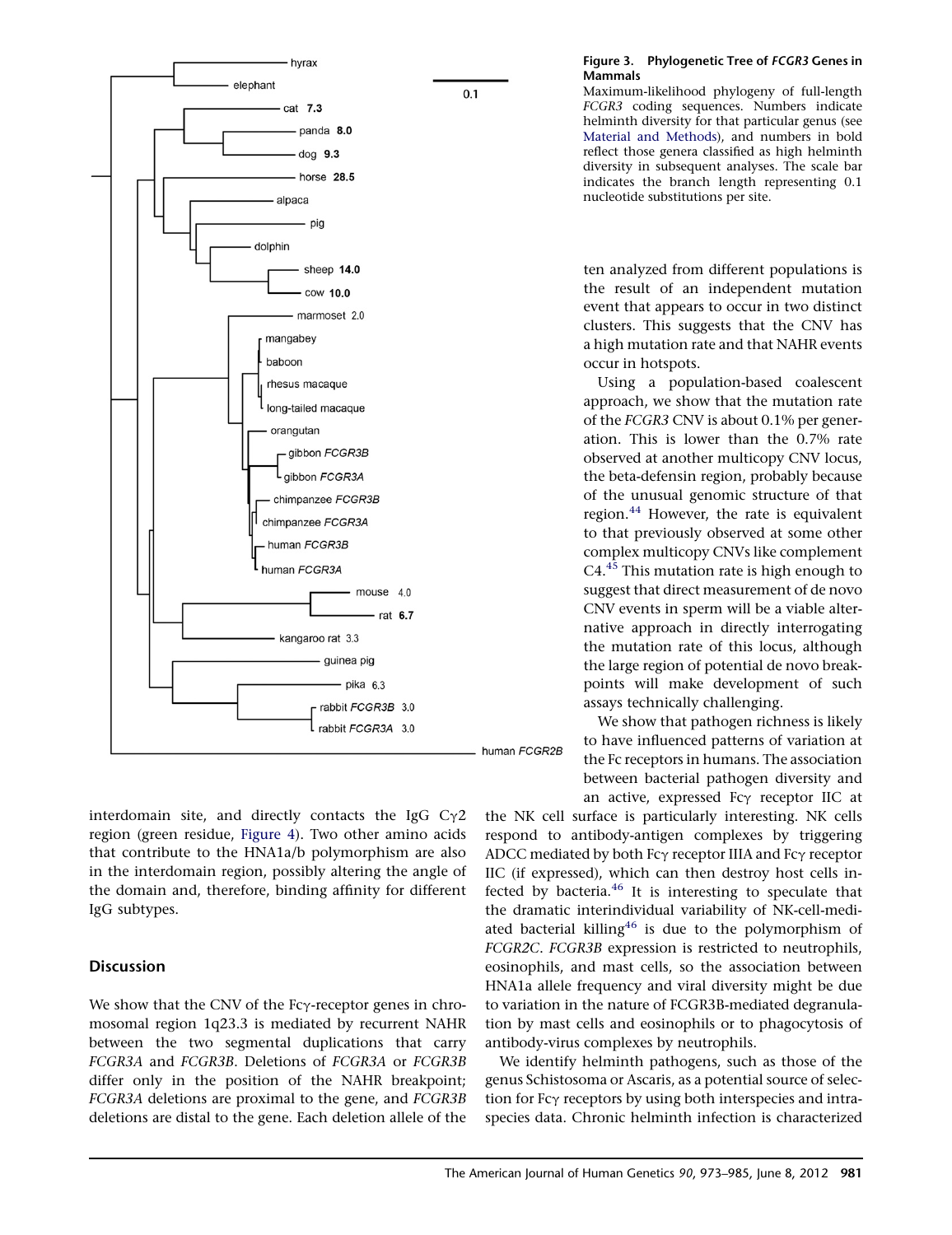<span id="page-9-0"></span>

Figure 4. Structure of IgG Binding to the Extracellular Domain of Fc $\gamma$  Receptor IIIB

Color coding is as follows: red, HNA1a/b polymorphism; magenta, positively selected site in mammals (posterior probability > 99%); green, HNA1a/b polymorphism and positively selected in mammals; yellow, positively selected site in mammals (p > 95%). Also see [Table 6.](#page-10-0)

(A) Patch 1 and Patch 2 are selected variants highlighted on the space-filling protein structure. An alternative (rotated ~90°) view is also shown and shows Patch 2 and the HNA1 variant.

(B) A view of protein structure, in ribbon format, highlights the interdomain region.

(C) An amino acid sequence alignment of species analyzed shows a predicted secondary structure, positively selected amino acids, and amino acids likely to have been shaped by helminth diversity.

by a type II immune response, which is skewed toward the production of IgE antibodies and for which signaling occurs primarily through Fcε receptors.[47](#page-12-0) However, eosinophils play a key role in the type II immune response and help contain the infection by binding IgG-coated parasites via Fc $\gamma$  receptors and stimulating ADCC.<sup>[48–50](#page-12-0)</sup> For FCGR2C and FCGR3B, we show that helminth diversity is correlated with the tested polymorphisms. FCGR3B is expressed on eosinophils, and FCGR2C is expressed on NK cells also involved in mediating ADCC. This is consistent with a model in which a variable level of chronic helminth infection has provided a selective pressure on these genes between human populations.

Helminths are thought to have coexisted with mammals throughout mammalian evolution and are known to modulate the immune system with immunosuppressive activity.<sup>[51](#page-12-0)</sup> We show that certain amino acids of Fc $\gamma$ receptor III have evolved rapidly during mammalian evolution and that this pattern might be explained by differences in helminth diversity between different species. Furthermore, one of the positively selected amino acids also constitutes the HNA1a/b polymorphism associated with helminth diversity, and several positively selected amino acids directly interact with IgG. The HNA1c polymorphism, which is rare  $(2.5\%)$ , at least in Europeans,  $43$ is also determined by variation at an amino acid that has undergone positive selection in mammals. This variant should be a priority for further functional and genetic studies.

All together, these data suggest that alterations to IgG binding in the context of helminth infection have driven positive selection in Fcy receptors among different mammalian species. It has been suggested previously that malaria has affected the frequency of polymorphisms at these loci.<sup>[52](#page-12-0)</sup> We find no correlation between protozoa diversity and allele frequency at these polymorphisms, but such a correlation would be expected if malaria were acting as an agent of natural selection and is indeed observed at other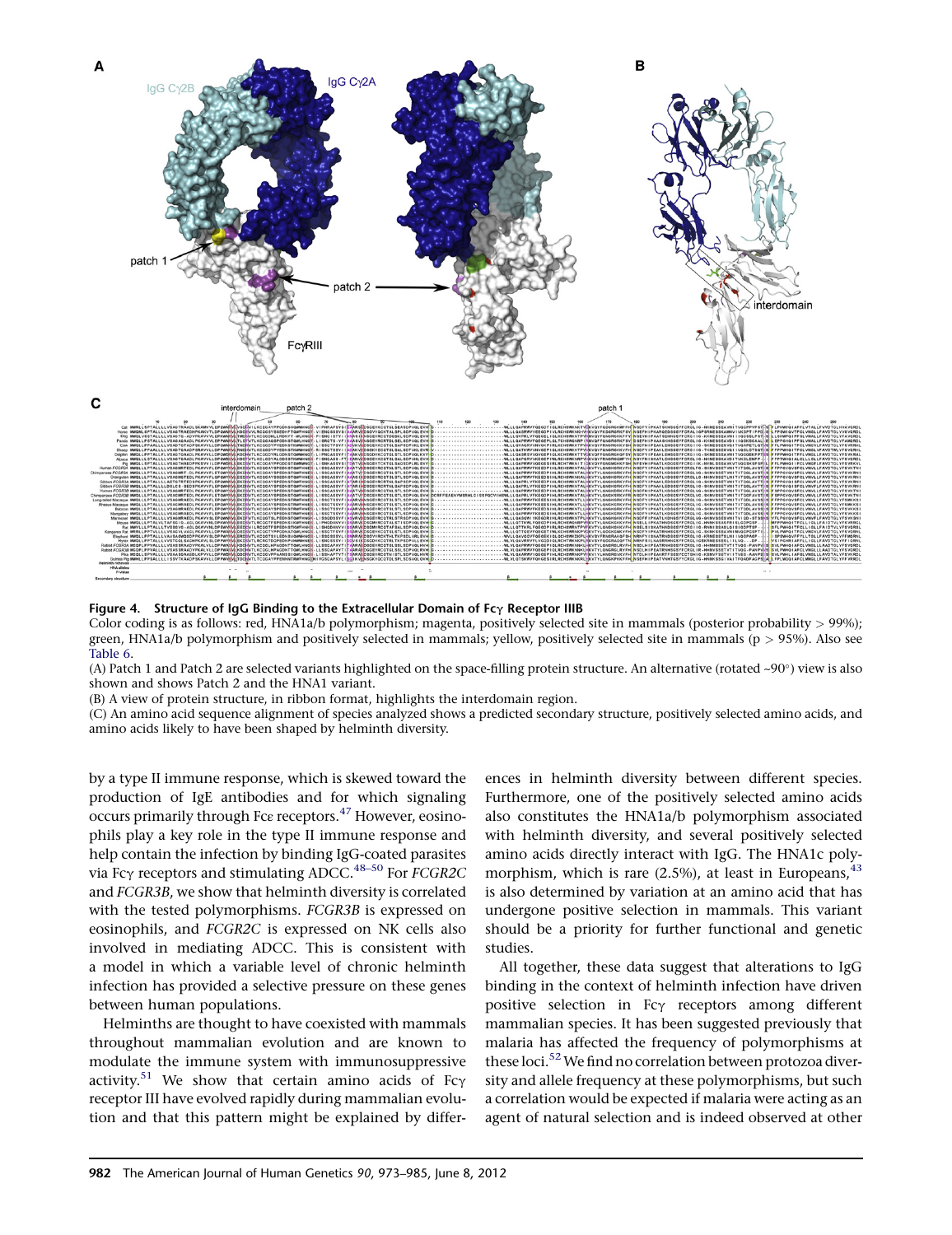<span id="page-10-0"></span>

| <b>Test for</b>                                               | Null Hypothesis $(H_0)$ |                                                                                |                                 | Alternative Hypothesis (H <sub>1</sub> ) |                                                                                       |                        |                                    |            | <b>Proportion of</b><br><b>Sites under</b> |
|---------------------------------------------------------------|-------------------------|--------------------------------------------------------------------------------|---------------------------------|------------------------------------------|---------------------------------------------------------------------------------------|------------------------|------------------------------------|------------|--------------------------------------------|
|                                                               |                         | <b>Model Parameters</b>                                                        | Log Likelihood Model Parameters |                                          |                                                                                       | Log Likelihood p Value |                                    | $\omega_2$ | <b>Selection</b>                           |
| Variable selection<br>between codons                          | $\Omega$                | $\omega$                                                                       | $-8,068.63$                     | 3                                        | $\omega_0$ , $\omega_1$ , $\omega_2$                                                  | $-7,806.75$            | $4.9 \times 10^{-112}$ > 1.86 0.21 |            |                                            |
| Positive selection                                            | 1a                      | $0 < \omega_0 < 1$<br>$\omega_1=1$                                             | $-7,854.90$                     | 2a                                       | $0 < \omega_0 < 1$<br>$\omega_1=1$ ,<br>$\omega_2 \geq 1$                             | $-7.820.03$            | 7.2 $\times$ 10 <sup>-16</sup>     |            | 2.62 0.11                                  |
| Positive selection 7                                          |                         | p, q                                                                           | $-7,840.73$                     | 8                                        | p, q, $\omega_2 \geq 1$                                                               | $-7,804.38$            | $1.6 \times 10^{-16}$              |            | 2.14 0.14                                  |
| Positive selection $A_{null}$<br>on high helminth<br>branches |                         | $0 < \omega_0 < 1$<br>$\omega_1=1, \omega_2=1$<br>on high helminth<br>branches | $-7,851.75$                     | A                                        | $0 < \omega_0 < 1$<br>$\omega_1 = 1, \omega_2 \geq 1$<br>on high helminth<br>branches | $-7.848.84$            | 0.0158                             |            | 3.81 0.053                                 |

known loci associated with malaria. $37$  Similarly, two different measures of malaria prevalence showed no correlation with allele frequencies. Therefore, we find no support for this hypothesis, although this does not, of course, contradict the fact that genetic variation at these loci affects malaria susceptibility in current populations.[20](#page-11-0)

Our conclusions from the genetic data should prompt further analysis of the role of  $Fc\gamma$  receptors in helminth infection. Importantly, our model explicitly links evolutionary pressure of helminth infection with autoimmune disease via adaptation at the genetic level. It supports the hygiene hypothesis, which states that in the absence of chronic helminth infection, as seen in modern firstworld populations, previously selected alleles respond differently to immune-system challenges and therefore alter the susceptibility to autoimmune disease.<sup>[23,53](#page-11-0)</sup> It also points toward genetic and evolutionary investigation of complex structurally variable genomic regions

that contain immune genes, of which there are many,<sup>[54](#page-12-0)</sup> as an approach to finding disease susceptibility alleles.

#### Supplemental Data

Supplemental Data include one figure and four tables and can be found with this article online at [http://www.cell.com/AJHG.](http://www.cell.com/AJHG)

#### Acknowledgments

We would like to thank Mark Jobling for access to a capillary-electrophoresis machine and Rita Neumann for helpful discussions. This work was supported by Wellcome Trust grant 087663 to E.J.H.

Received: December 5, 2011 Revised: March 22, 2012 Accepted: April 10, 2012 Published online: May 17, 2012

| <b>Amino Acid</b> | <b>Position</b><br>(Crystal<br>Structure) | <b>Position</b><br>(Species<br>Alignment) | <b>Selection</b><br><b>Posterior</b><br><b>Probability</b> | <b>Associated</b><br>with Helminth<br><b>Richness</b> | <b>Color</b> in<br><b>Figure 4</b> | <b>Human Neutrophil</b><br>Antigen                   | dbSNP 133                |
|-------------------|-------------------------------------------|-------------------------------------------|------------------------------------------------------------|-------------------------------------------------------|------------------------------------|------------------------------------------------------|--------------------------|
| Ser or Arg        | 18                                        | 36                                        | <b>NS</b>                                                  | no                                                    | red                                | HNA <sub>1</sub> a or HN <sub>A</sub> <sub>1</sub> b |                          |
| Leu               | 20                                        | 38                                        | <b>NS</b>                                                  | no                                                    | red                                | -                                                    | -                        |
| Ser               | 24                                        | 42                                        | 1.000                                                      | yes                                                   | magenta                            | -                                                    | —                        |
| Ser or Asn        | 47                                        | 65                                        | <b>NS</b>                                                  | no                                                    | red                                | HNA1a or HNA1b                                       | rs76714703               |
| Asp               | 59                                        | 78                                        | 0.999                                                      | no                                                    | magenta                            | -                                                    | -                        |
| Ala or Asp        | 60                                        | 79                                        | 0.996                                                      | no                                                    | magenta                            | HNA1b or HNA1c                                       | rs5030738                |
| Asn or Asp        | 64                                        | 83                                        | <b>NS</b>                                                  | no                                                    | red                                | HNA1a or HNA1b                                       | —                        |
| Ile or Val        | 88                                        | 107                                       | 0.999                                                      | yes                                                   | green                              | HNA1a or HNA1b                                       | $\overline{\phantom{0}}$ |
| His               | 119                                       | 163                                       | 0.992                                                      | yes                                                   | magenta                            | -                                                    | -                        |
| His               | 135                                       | 179                                       | 0.990                                                      | no                                                    | yellow                             | -                                                    | -                        |
| Ile               | NA                                        | 226                                       | 0.995                                                      | no                                                    | magenta                            | —                                                    | —                        |
| Ser               | <b>NA</b>                                 | 228                                       | 0.962                                                      | yes                                                   | yellow                             |                                                      |                          |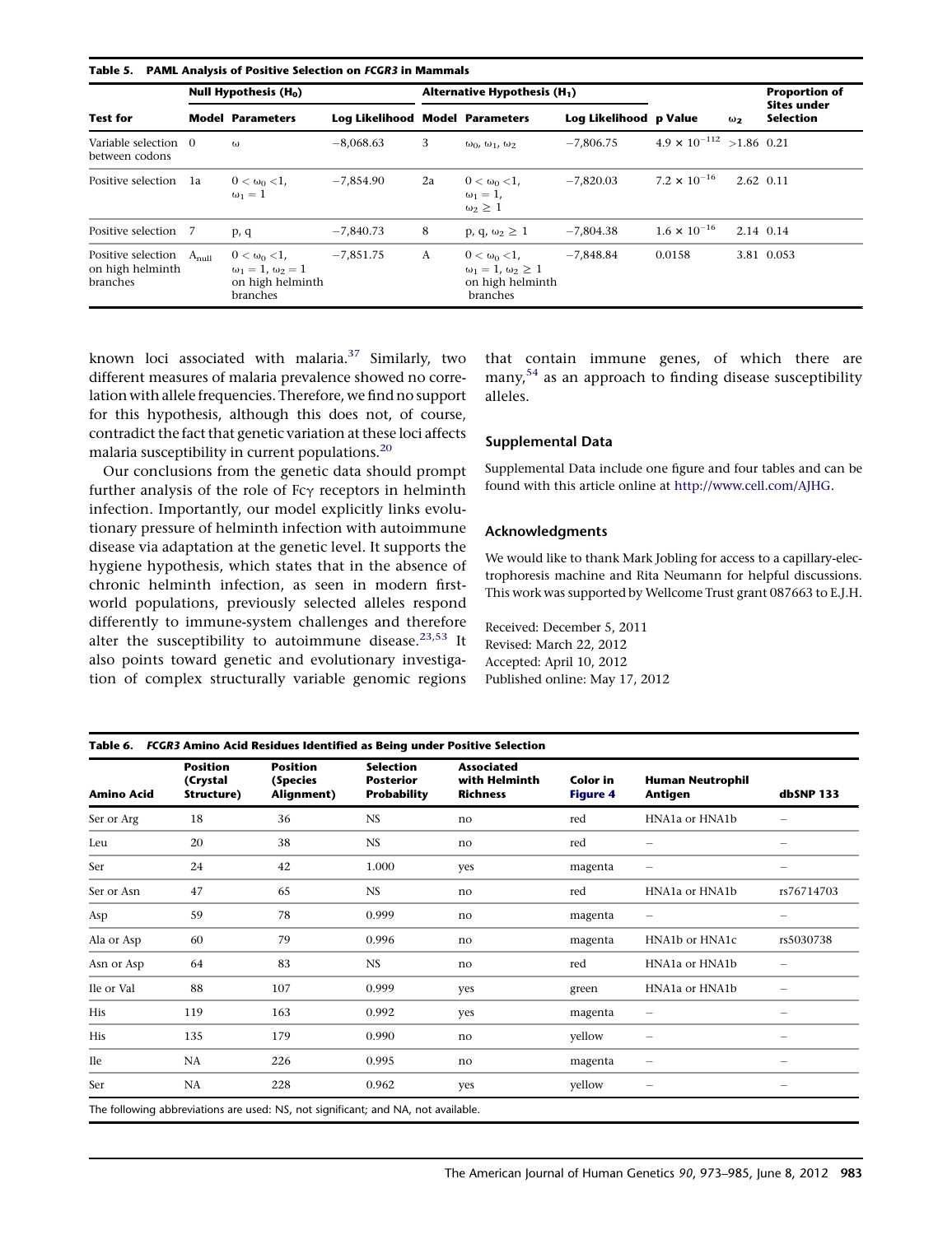#### <span id="page-11-0"></span>Web Resources

The URLs for data presented herein are as follows:

- Human Genome Diversity Panel, [http://www.cephb.fr/en/hgdp/](http://www.cephb.fr/en/hgdp/diversity.php/) [diversity.php/](http://www.cephb.fr/en/hgdp/diversity.php/)
- Online Mendelian Inheritance in Man (OMIM), [http://www.](http://www.omim.org) [omim.org](http://www.omim.org)

RCSB PDB Protein Databank, <http://www.rcsb.org>

## References

- 1. Barreiro, L.B., and Quintana-Murci, L. (2010). From evolutionary genetics to human immunology: How selection shapes host defence genes. Nat. Rev. Genet. 11, 17–30.
- 2. Nimmerjahn, F., and Ravetch, J.V. (2008). Fcgamma receptors as regulators of immune responses. Nat. Rev. Immunol. 8, 34–47.
- 3. Qiu, W.Q., de Bruin, D., Brownstein, B.H., Pearse, R., and Ravetch, J.V. (1990). Organization of the human and mouse low-affinity Fc gamma R genes: duplication and recombination. Science 248, 732–735.
- 4. Ravetch, J.V., and Perussia, B. (1989). Alternative membrane forms of Fc gamma RIII(CD16) on human natural killer cells and neutrophils. Cell type-specific expression of two genes that differ in single nucleotide substitutions. J. Exp. Med. 170, 481–497.
- 5. Breunis, W.B., van Mirre, E., Geissler, J., Laddach, N., Wolbink, G., van der Schoot, E., de Haas, M., de Boer, M., Roos, D., and Kuijpers, T.W. (2009). Copy number variation at the FCGR locus includes FCGR3A, FCGR2C and FCGR3B but not FCGR2A and FCGR2B. Hum. Mutat. 30, E640–E650.
- 6. Reilly, A.F., Surrey, S., Rappaport, E.F., Schwartz, E., and McKenzie, S.E. (1994). Variation in human FCGR2C gene copy number. Immunogenetics 40, 456.
- 7. Metes, D., Ernst, L.K., Chambers, W.H., Sulica, A., Herberman, R.B., and Morel, P.A. (1998). Expression of functional CD32 molecules on human NK cells is determined by an allelic polymorphism of the FcgammaRIIC gene. Blood 91, 2369– 2380.
- 8. Breunis, W.B., van Mirre, E., Bruin, M., Geissler, J., de Boer, M., Peters, M., Roos, D., de Haas, M., Koene, H.R., and Kuijpers, T.W. (2008). Copy number variation of the activating FCGR2C gene predisposes to idiopathic thrombocytopenic purpura. Blood 111, 1029–1038.
- 9. Niederer, H.A., Clatworthy, M.R., Willcocks, L.C., and Smith, K.G.C. (2010). FcgammaRIIB, FcgammaRIIIB, and systemic lupus erythematosus. Ann. N Y Acad. Sci. 1183, 69–88.
- 10. Fanciulli, M., Vyse, T.J., and Aitman, T.J. (2008). Copy number variation of Fc gamma receptor genes and disease predisposition. Cytogenet. Genome Res. 123, 161–168.
- 11. Bux, J. (2008). Human neutrophil alloantigens. Vox Sang. 94, 277–285.
- 12. Aitman, T.J., Dong, R., Vyse, T.J., Norsworthy, P.J., Johnson, M.D., Smith, J., Mangion, J., Roberton-Lowe, C., Marshall, A.J., Petretto, E., et al. (2006). Copy number polymorphism in Fcgr3 predisposes to glomerulonephritis in rats and humans. Nature 439, 851–855.
- 13. Morris, D.L., Roberts, A.L., Witherden, A.S., Tarzi, R., Barros, P., Whittaker, J.C., Cook, T.H., Aitman, T.J., and Vyse, T.J. (2010). Evidence for both copy number and allelic (NA1/NA2) risk at the FCGR3B locus in systemic lupus erythematosus. Eur. J. Hum. Genet. 18, 1027–1031.
- 14. McKinney, C., Fanciulli, M., Merriman, M.E., Phipps-Green, A., Alizadeh, B.Z., Koeleman, B.P.C., Dalbeth, N., Gow, P.J., Harrison, A.A., Highton, J., et al. (2010). Association of variation in Fcgamma receptor 3B gene copy number with rheumatoid arthritis in Caucasian samples. Ann. Rheum. Dis. 69, 1711–1716.
- 15. Robinson, J.I., Carr, I.M., Cooper, D.L., Rashid, L.H., Martin, S.G., Emery, P., Isaacs, J.D., Barton, A., Wilson, A.G., Barrett, J.H., and Morgan, A.W.; BRAGGSS. (2012). Confirmation of association of FCGR3B but not FCGR3A copy number with susceptibility to autoantibody positive rheumatoid arthritis. Hum. Mutat. 33, 741–749.
- 16. McKinney, C., and Merriman, T.R. (2012). Meta-analysis confirms a role for deletion in FCGR3B in autoimmune phenotypes. Hum. Mol. Genet. 21, 2370–2376.
- 17. Khor, C.C., Davila, S., Breunis, W.B., Lee, Y.C., Shimizu, C., Wright, V.J., Yeung, R.S.M., Tan, D.E.K., Sim, K.S., Wang, J.J., et al; Hong Kong–Shanghai Kawasaki Disease Genetics Consortium; Korean Kawasaki Disease Genetics Consortium; Taiwan Kawasaki Disease Genetics Consortium; International Kawasaki Disease Genetics Consortium; US Kawasaki Disease Genetics Consortium; Blue Mountains Eye Study. (2011). Genome-wide association study identifies FCGR2A as a susceptibility locus for Kawasaki disease. Nat. Genet. 43, 1241–1246.
- 18. Floto, R.A., Clatworthy, M.R., Heilbronn, K.R., Rosner, D.R., MacAry, P.A., Rankin, A., Lehner, P.J., Ouwehand, W.H., Allen, J.M., Watkins, N.A., and Smith, K.G. (2005). Loss of function of a lupus-associated FcgammaRIIb polymorphism through exclusion from lipid rafts. Nat. Med. 11, 1056– 1058.
- 19. Niederer, H.A., Willcocks, L.C., Rayner, T.F., Yang, W., Lau, Y.L., Williams, T.N., Scott, J.A.G., Urban, B.C., Peshu, N., Dunstan, S.J., et al. (2010). Copy number, linkage disequilibrium and disease association in the FCGR locus. Hum. Mol. Genet. 19, 3282–3294.
- 20. Willcocks, L.C., Carr, E.J., Niederer, H.A., Rayner, T.F., Williams, T.N., Yang, W., Scott, J.A.G., Urban, B.C., Peshu, N., Vyse, T.J., et al. (2010). A defunctioning polymorphism in FCGR2B is associated with protection against malaria but susceptibility to systemic lupus erythematosus. Proc. Natl. Acad. Sci. USA 107, 7881–7885.
- 21. Stewart-Akers, A.M., Cunningham, A., Wasko, M.C., and Morel, P.A. (2004). Fc  $\gamma$  R expression on NK cells influences disease severity in rheumatoid arthritis. Genes Immun. 5, 521–529.
- 22. Hollox, E.J., Detering, J.C., and Dehnugara, T. (2009). An integrated approach for measuring copy number variation at the FCGR3 (CD16) locus. Hum. Mutat. 30, 477–484.
- 23. Sironi, M., and Clerici, M. (2010). The hygiene hypothesis: An evolutionary perspective. Microbes Infect. 12, 421–427.
- 24. Cann, H.M., de Toma, C., Cazes, L., Legrand, M.F., Morel, V., Piouffre, L., Bodmer, J., Bodmer, W.F., Bonne-Tamir, B., Cambon-Thomsen, A., et al. (2002). A human genome diversity cell line panel. Science 296, 261–262.
- 25. Rosenberg, N.A. (2006). Standardized subsets of the HGDP-CEPH Human Genome Diversity Cell Line Panel, accounting for atypical and duplicated samples and pairs of close relatives. Ann. Hum. Genet. 70, 841–847.
- 26. Li, J.Z., Absher, D.M., Tang, H., Southwick, A.M., Casto, A.M., Ramachandran, S., Cann, H.M., Barsh, G.S., Feldman, M., Cavalli-Sforza, L.L., and Myers, R.M. (2008). Worldwide